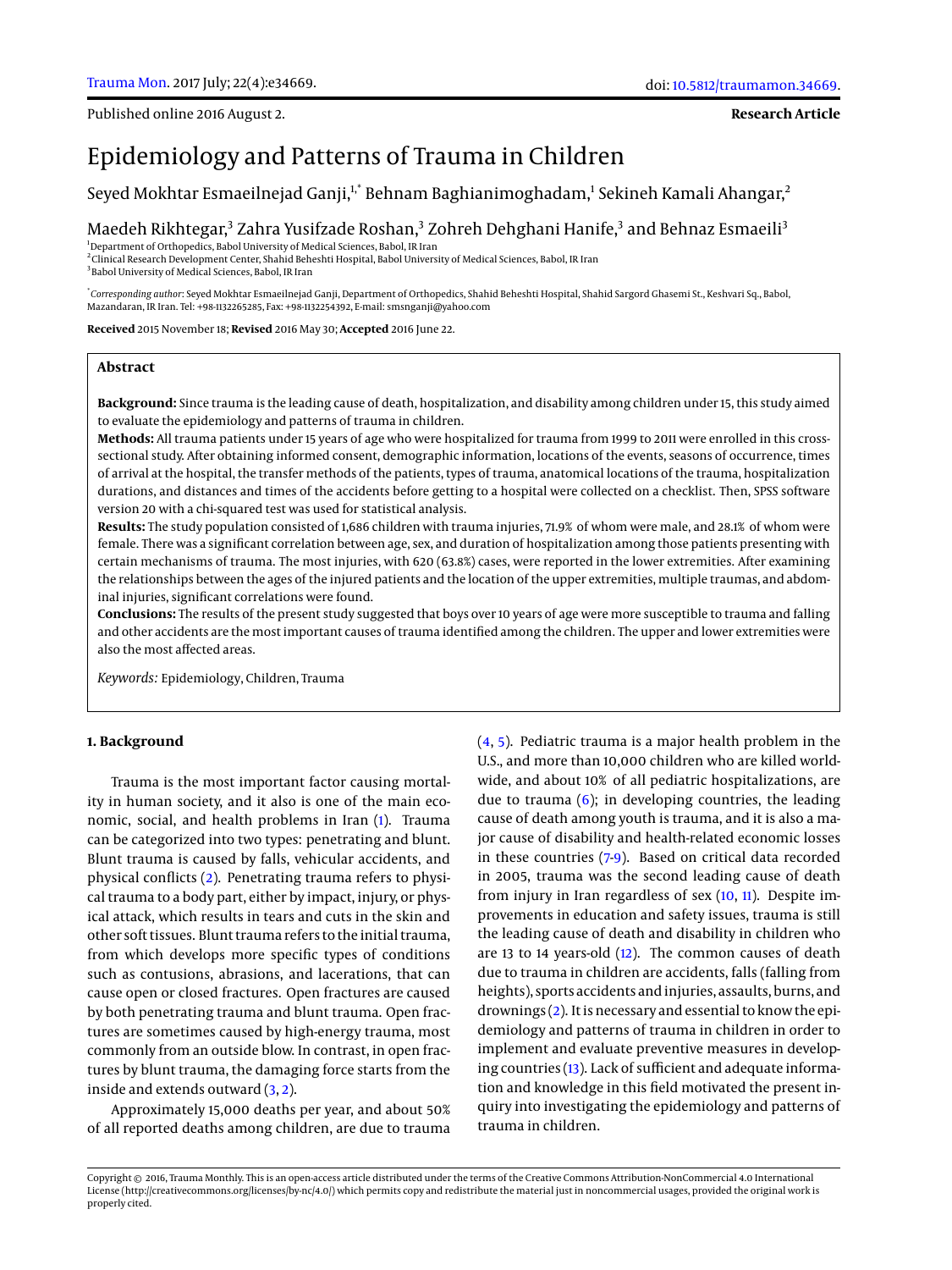# **2. Methods**

All trauma patients under 15 years of age who were hospitalized with different causes during 1999 - 2011 were enrolled in this cross-sectional study. After obtaining informed consent, the required information was collected in the form of a checklist that included: age, sex, mechanism of trauma (car accident, fall, conflict, entry of foreign object, burn, surgical trauma, animal attack, gunshot, falling object, or accident while playing (injury during games or sports, anatomical location of the trauma (limbs, head, face, abdomen, spine, chest, and genitals), the location of the accident (streets, homes, schools, parks, and other sites), season, time of arrival at the hospital, method of transport (ambulance, personal, or pass), duration of hospitalization, the distance from the scene of the accident to the hospital, and the time of the accident. SPSS software version 20 with a chi-squared test was used for statistical analysis. A value of P<0.05 was considered significant.

## **3. Results**

The study population consisted of 1,686 patients, including 1,212 male patients (71.9%) and 474 females (28.1%), and the male to female distribution of patients was 1 to 14. Boys ranged in age from 8.70  $\pm$  3.85 years, and girls ranged in age from 7.36  $\pm$  3.86, respectively. The age and sex distribution of the patients is shown in [Figure 1.](#page-1-0)

<span id="page-1-0"></span>

**Figure 1.** Distribution of Child Trauma Patients by Age and Sex During 1999 - 2011

Based on an analysis of the mechanisms of the traumas, falls occurred most often in 637 (37.8%), and surgical and gunshot traumas, each with four cases (0.2%), were allocated the lowest frequency. A statistically significant correlation was observed between age and mechanism of trauma ( $P < 0.0001$ ; chi-squared test) [\(Table 1\)](#page-1-1).

A statistically significant correlation was observed between sex and the mechanism of trauma (P < 0.0002; chisquared test) [\(Table 2\)](#page-1-2).

<span id="page-1-1"></span>**Table 1.** Distribution of the Mechanisms of Trauma for the Different Ages of Children Admitted During 1999 – 2011<sup>a</sup>

| <b>Mechanism of Trauma</b>           | Age,y                |                       |                        |  |
|--------------------------------------|----------------------|-----------------------|------------------------|--|
|                                      | $1 - 5$ , No. $(\%)$ | $6 - 10$ , No. $(\%)$ | $11 - 15$ , No. $(\%)$ |  |
| <b>Caraccidents</b>                  | 107(21.7)            | 190 (38.5)            | 196 (39.8)             |  |
| Falls                                | 215(33.8)            | 229(35.9)             | 193 (30.3)             |  |
| <b>Conflicts and assaults</b>        | 1(9.1)               | 1(9.1)                | 9(81.8)                |  |
| <b>Entries of foreign</b><br>objects | 98 (29.9)            | 103(31.4)             | 127(38.7)              |  |
| <b>Burns</b>                         | 6(37.5)              | 5(31.2)               | 5(31.2)                |  |
| Surgical trauma                      | 1(25)                | 1(25)                 | 2(50)                  |  |
| Animal attacks                       | 3(27.3)              | 6(54.5)               | 2(18.2)                |  |
| <b>Shootings</b>                     |                      |                       | 4(100)                 |  |
| <b>Falling of heavy objects</b>      | 22(44)               | 12(24)                | 16(32)                 |  |
| Playing (sports) trauma              | 31(23.5)             | 53(40.2)              | 48(36.4)               |  |

a P < 0.001, chi-squared test.

<span id="page-1-2"></span>**Table 2.** Distribution of the Mechanisms of Trauma Based on Sex of the Children Admitted During 1999 - 2011

| <b>Mechanism of Trauma</b>        | Sex, No. (%) |            |  |
|-----------------------------------|--------------|------------|--|
|                                   | Male         | Female     |  |
| <b>Caraccidents</b>               | 347 (70.4)   | 146 (29.6) |  |
| Falls                             | 455(71.4)    | 182(28.6)  |  |
| Playing (sports) trauma           | 108(81.8)    | 24(18.2)   |  |
| <b>Conflicts and assaults</b>     | 11(100)      |            |  |
| <b>Entries of foreign objects</b> | 238 (72.6)   | 90(27.4)   |  |
| <b>Burns</b>                      | 10(62.5)     | 6(37.5)    |  |
| Surgical trauma                   | 2(50)        | 2(50)      |  |
| <b>Animal attacks</b>             | 8(72.7)      | 3(27.3)    |  |
| <b>Shootings</b>                  | 4(100)       |            |  |
| <b>Falling of heavy objects</b>   | 29(58)       | 21(42)     |  |

The lower extremities with 620 cases (63.8%), and the lowest number of damages was reported in the genitals with 36 cases (1.2%). After examining the correlation between the ages of the patients and abdominal trauma, upper limb injuries, injuries to genitalia, and multiple trauma injuries, significant correlation was observed (P < 0.0001, 0.01, 0.01, and 0.003, respectively; chi-squared test) [\(Table 3\)](#page-2-0).

After investigating the relationship between the mechanism of trauma and the duration of hospitalization, a significant correlation was seen (P < 0.0001; chi-square test) [\(Table 4\)](#page-2-1).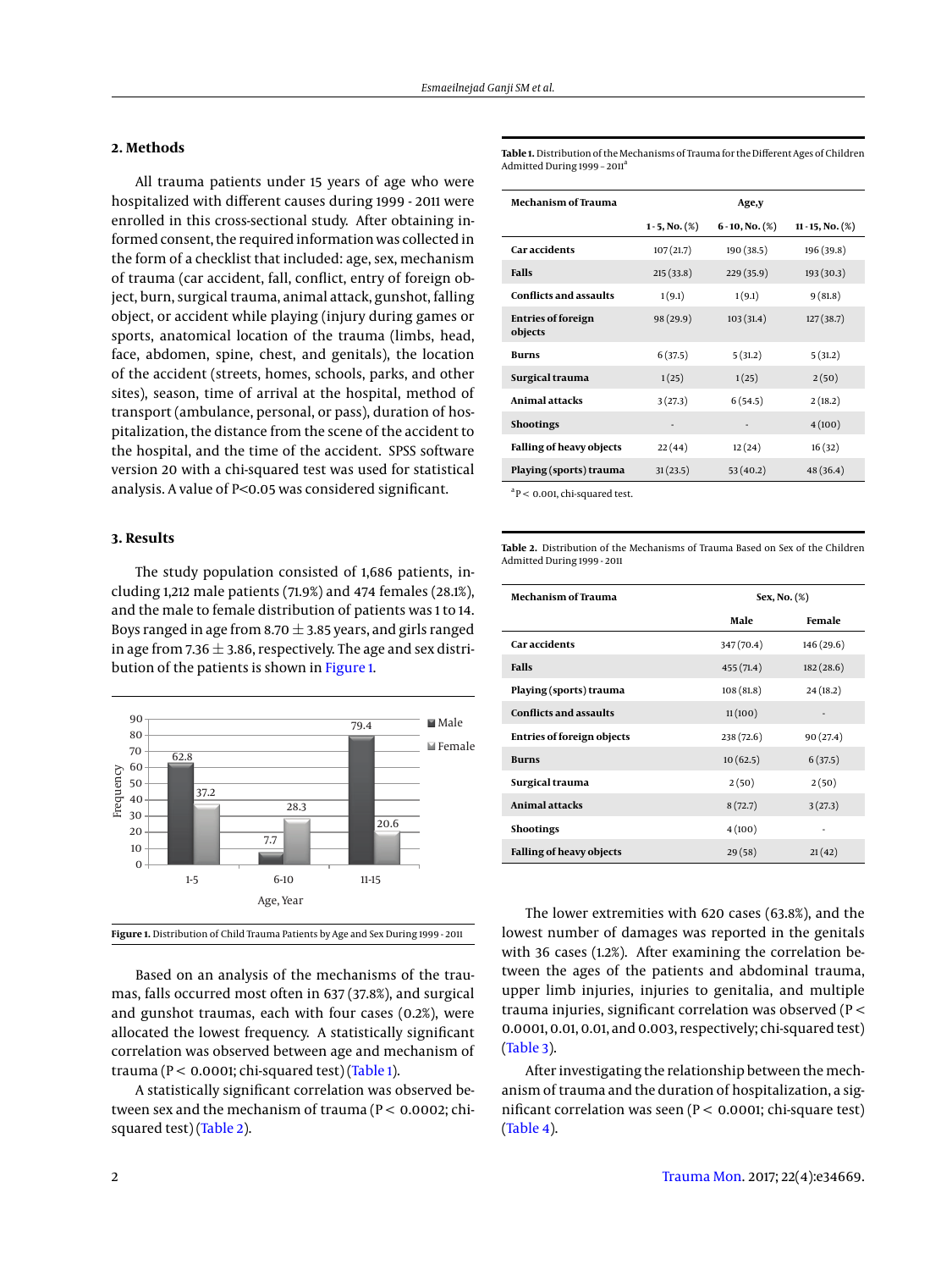|                      | Age, y                |                        | <b>P</b> Value |
|----------------------|-----------------------|------------------------|----------------|
| $1 - 5$ , No. $(\%)$ | $6 - 10$ , No. $(\%)$ | $11 - 15$ , No. $(\%)$ |                |
| 148(30.6)            | 233(38.8)             | 218(36.2)              | 0.01           |
| 180(37.2)            | 220(36.7)             | 220(36.5)              | 0.97           |
| 86 (17.8)            | 82(13.7)              | 79 (13.2)              | 0.07           |
| 104(21.5)            | 127(21.3)             | 99 (16.5)              | 0.5            |
| 2(0.4)               | 8(1.3)                | 28(4.7)                | < 0.0001       |
| 4(0.8)               | 12(2)                 | 20(3.3)                | 0.01           |
| 48(10.3)             | 42(7.2)               | 40(6.9)                | 0.09           |
| 7(1.4)               | 23(3.8)               | 18(3)                  | 0.05           |
| 44(9.1)              | 80(13.3)              | 96(15.9)               | 0.003          |
| 5(1)                 | 7(1.2)                | 14(2.3)                | 0.18           |
|                      |                       |                        |                |

<span id="page-2-0"></span>**Table 3.** Distribution of Damaged Organs Based on Ages of the Children Admitted During 1999 - 2011

<span id="page-2-1"></span>Table 4. Distribution of Mechanisms of Trauma in Terms of the Differences in Hospitalization Duration for the Children Admitted During 1999 - 2011<sup>a</sup>

| Mechanism of Trauma               | Duration of Hospitalization, d |                          |                          |                          |
|-----------------------------------|--------------------------------|--------------------------|--------------------------|--------------------------|
|                                   | $0 - 10$ , No. $(\%)$          | $11 - 20$ , No. $(\%)$   | $21 - 30$ , No. $(\%)$   | $31 - 88$ , No. $(\%)$   |
| <b>Car accidents</b>              | 352 (74.4)                     | 78 (16.5)                | 31(6.6)                  | 12(2.5)                  |
| Falls                             | 536 (88.9)                     | 54(9)                    | 10(1.7)                  | 3(0.5)                   |
| <b>Conflicts and assaults</b>     | 10(100)                        | ٠                        | ٠                        | ٠                        |
| <b>Entries of foreign objects</b> | 290(96)                        | 10(3.3)                  | 2(0.7)                   | $\overline{\phantom{a}}$ |
| <b>Burns</b>                      | 15(93.8)                       | 1(6.2)                   | ٠                        | $\overline{\phantom{a}}$ |
| Surgical trauma                   | 3(75)                          | 1(25)                    | $\overline{\phantom{a}}$ | $\overline{\phantom{a}}$ |
| Animal attacks                    | 7(63.6)                        | 3(27.3)                  | 1(9.1)                   | $\sim$                   |
| <b>Shootings</b>                  | 4(100)                         | $\overline{\phantom{a}}$ | $\overline{\phantom{a}}$ | $\overline{\phantom{a}}$ |
| Falling of heavy objects          | 43 (89.6)                      | 4(8.3)                   | 1(2.1)                   | $\sim$                   |
| Playing (sports) trauma           | 112(89.6)                      | 11(8.8)                  | 2(1.6)                   | $\overline{\phantom{a}}$ |

 $a^2P$  < 0.001, chi-squared test.

In the summer 527 cases (31.3%) and in the winter 297 cases (17%) were seen, both having the highest and lowest frequencies, respectively. A total of 1,201 patients (71.2%) were transferred by private cars to the hospital, and 359 patients (21.3%) were transferred by ambulance. With respect to the location of the trauma's occurrence, it was determined that streets had the highest number cases with 814 (48.3%) and parks had the lowest number of cases with 60 (6.7%) [\(Table 5\)](#page-3-0).

## **4. Discussion**

Trauma is a major public health challenge throughout the world, which causes the death of millions of people

and also imposes a huge financial burden on health systems [\(14\)](#page-4-12). In the present study, the age group most at risk was those older than 10 years of age, which correlated with the studies of Javid [\(15\)](#page-4-13) and Zargar [\(16\)](#page-4-14) in Tehran (2002).

In this study, the incidence rate of trauma was more frequent among boys than girls. In Esfahan, a study conducted by Me'marzade et al. (2004 - 2007) [\(17\)](#page-4-15) on 2,300 trauma children showed that the incidence rates of trauma were 66.7% for boys and 33.3% for girls, which was similar to the results presented by Derakhshanfar et al. [\(18\)](#page-4-16) and also consistent with those in our study. What this implies is that the main cause of trauma among boys may be their greater freedom in society.

The study showed that the main cause of trauma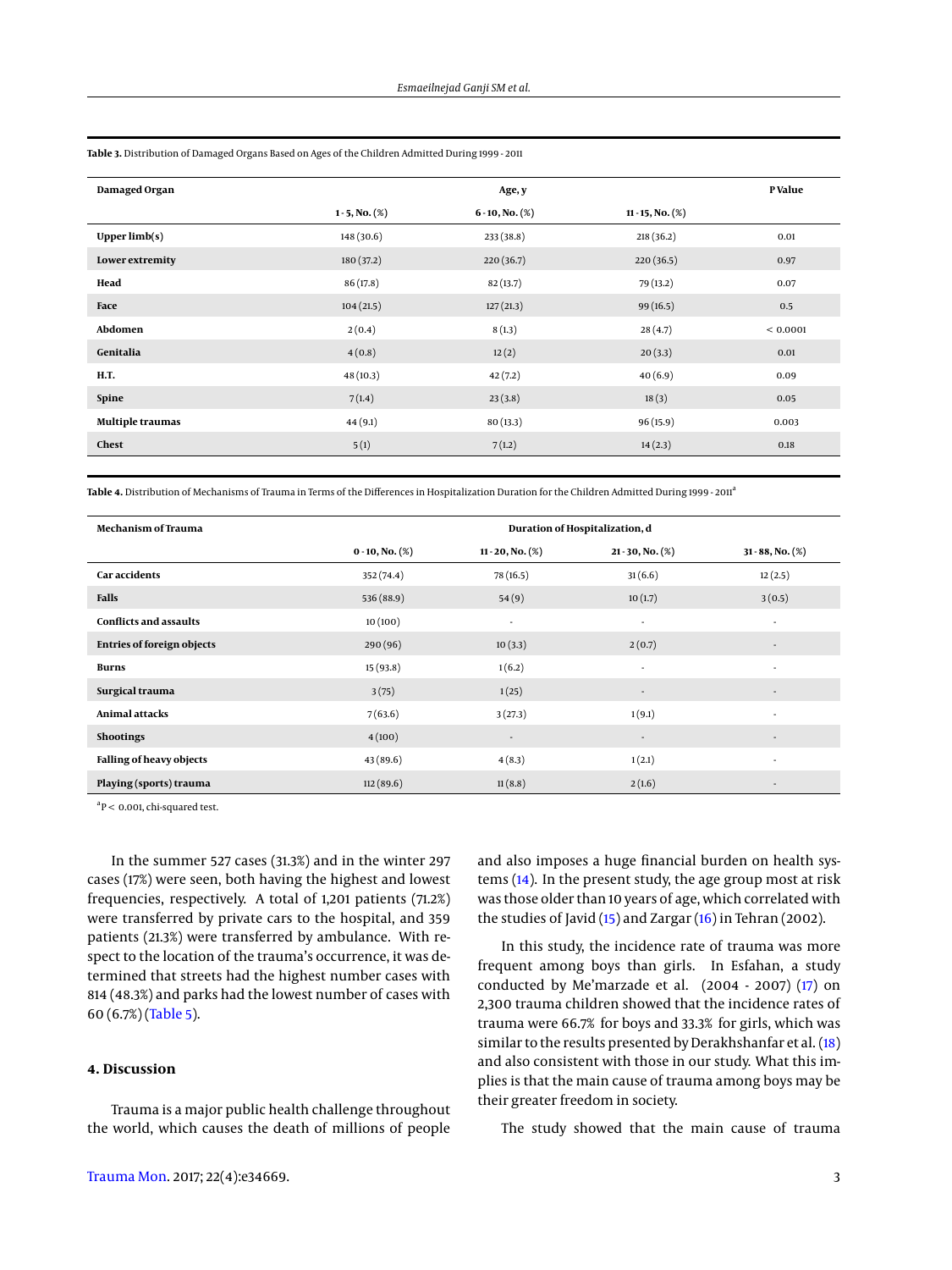| <b>Characteristics</b>         | Frequency | Percent |
|--------------------------------|-----------|---------|
| Different seasons              |           |         |
| Spring                         | 506       | 30.1    |
| Summer                         | 527       | 31.3    |
| Autumn                         | 354       | 21      |
| Winter                         | 297       | 17.6    |
| The transport of the patients  |           |         |
| Ambulance                      | 359       | 21.3    |
| Private car                    | 1201      | 71.2    |
| Passing                        | 116       | 6.9     |
| The location of the occurrence |           |         |
| Street                         | 814       | 48.3    |
| Home                           | 586       | 34.8    |
| School                         | 113       | 6.7     |
| Park                           | 60        | 6.7     |
| Others                         | 113       | 6.7     |

<span id="page-3-0"></span>**Table 5.** Frequency of Trauma in Terms of Different Seasons, the Transport of the Patients, and the Place of the Occurrence for Children Admitted During 2009 - 2011



**Figure 2.** Distribution of Child Trauma Frequency According to Distance from the Hospital for Patients During 1999 - 2011

among children was falls. The study conducted by Me'marzade (2011) in Esfahan also reported that the main cause of childhood trauma was falling from heights [\(17\)](#page-4-15). In a study conducted by Osifo et al. on 905 trauma children (2012) in Nigeria [\(19\)](#page-4-17), and also in the study by Derakhshanfar [\(18\)](#page-4-16), the main cause of trauma was due to accidents, which is not consistent with our results; this can be explained by the fact that the sample size of the latter study was low, in contrast with the other two studies which were conducted in Iran (151 cases).

In the present study, organ injuries, especially those in the lower extremities, were reported as the most fre-



**Figure 3.** Distribution of Child Trauma Frequency According to Time Spent Reaching the Hospital for Patients During 1999 - 2011



**Figure 4.** Distribution of Child Trauma Frequency Based on Time of Accident for Patients duRing 1999 - 2011

quent. According to Adesunkanmi's study in Nigeria [\(20\)](#page-4-18), the most injuries also occurred in the lower extremities, which matched the results of our study. The most damages to the neck and head were observed in Me'marzade's study in Esfahan [\(17\)](#page-4-15) and Javid's study in Tehran [\(15\)](#page-4-13), which are not consistent with our results.

In our study, most cases of trauma occurred in the street, with 814 cases (48.3%). In Me'marzade's study [\(17\)](#page-4-15), most accidents were noted in the home or at school, which is not consistent with our results. In Javid's study [\(15\)](#page-4-13) in Tehran (2006), the highest incidence rate of injuries occurred on the streets, which is consistent with our results. Furthermore, in our study, the highest number of traumas occurred in the summer, which is consistent with Me'marzade's study in Esfahan [\(17\)](#page-4-15) and Javid's study in Tehran [\(15\)](#page-4-13). A lack of proper planning for children's leisure activities and more freedom to play in the streets during